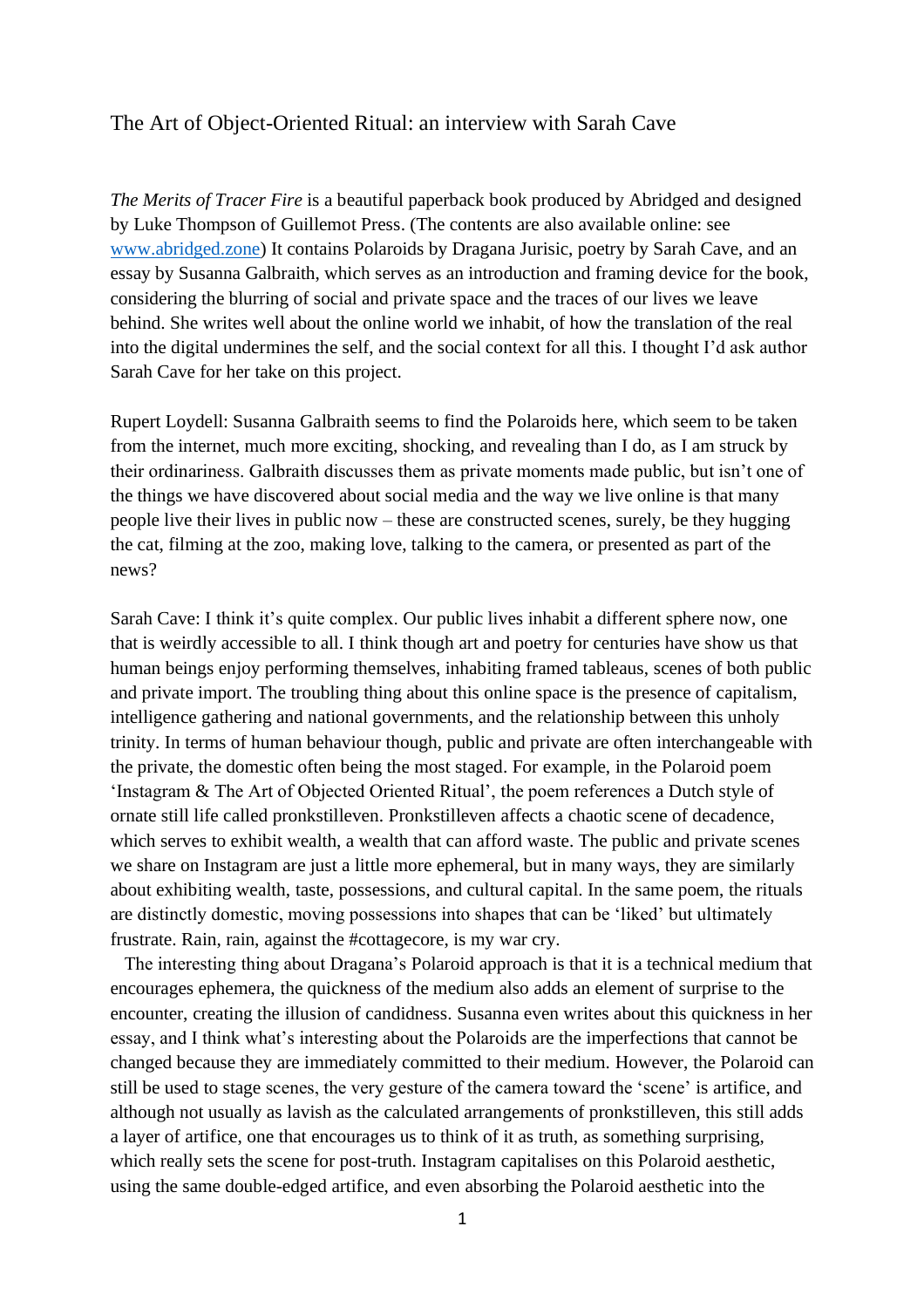platform's design.

 In some ways this process is not that much different from how we construct postconfessional poetry.

RL: Your poems seem in many ways much more private, or perhaps gnomic. I don't want to conflate the poems' narrator with the author, but they inhabit a world which seems much more unusual, one which discusses obsessive religious behaviour, pagan and mythological Cornwall, covid-19 in relation to breadmaking, the nature of time, Derrida's writing, accompanied by a soundtrack of Pussy Riot and John Cage. How do you see them relating to the Polaroids? Did you write from/to them, or was the project put together from separate submissions?

SC: I wrote these poems in isolation, which as a collaborative form I think is very effective. I was given a concise brief by Greg and Susanna at Abridged and then they left me to get on with it. I knew I was writing the poems to sit alongside artwork by Dragana, but I didn't know what shape this would take. I was pleasantly surprised to discover how process driven Dragana's work is. My poems aren't always process poems as such, but they often seem to touch on artistic and poetic process.

 It wasn't until the end of writing the sequence that I saw Dragana's Polaroids. The emphasis on following algorithms (what we came to call the 'rabbit hole') was present in both our work. I'm interested in the algorithmic nature of human thought and how the spiritual and the artistic might then emerge. Algorithms seem to mimic human thought, leading them to make often surreal and esoteric linguistic connections. These connections often succeed in decentring the lyrical and de-familiarising language; this for me feels like the point of poetry, or, at least, the point of my poetry. I think it's something that I was playing with in *Perseverance Valley* and something the poet Anna Cathenka does to great effect in her pamphlet *Computer Dreams*.

RL: I guess one problem I have is that if you talk about tracer fire, what we leave behind, you could include almost anything and let the reader make connections? (For instance, in the light of some of your poems there is an image of a painted hand which I read as a stigmata.)

SC: This is exactly what I want the reader to do. Reading is a kind of pareidolia that keeps reconfiguring itself. I like to think of the reader as an augur of signs, reading and re-reading the leaves, bones, entrails, clauses of the poem. I especially love it when people read something new into the poems, tracing their own lines through the language.

RL: I'm especially intrigued by your first poem, 'Even the Ghosts', which takes place 'when the internet is down', perhaps in that zone of 'the real' which Galbraith discusses? (Other poems are also earthed in collecting driftwood or traversing a Cornish marsh.) How do you feel about internet connection and disconnection? How do you see artists and writers shaped by the digital and online worlds? Or perhaps simply how do you use it?